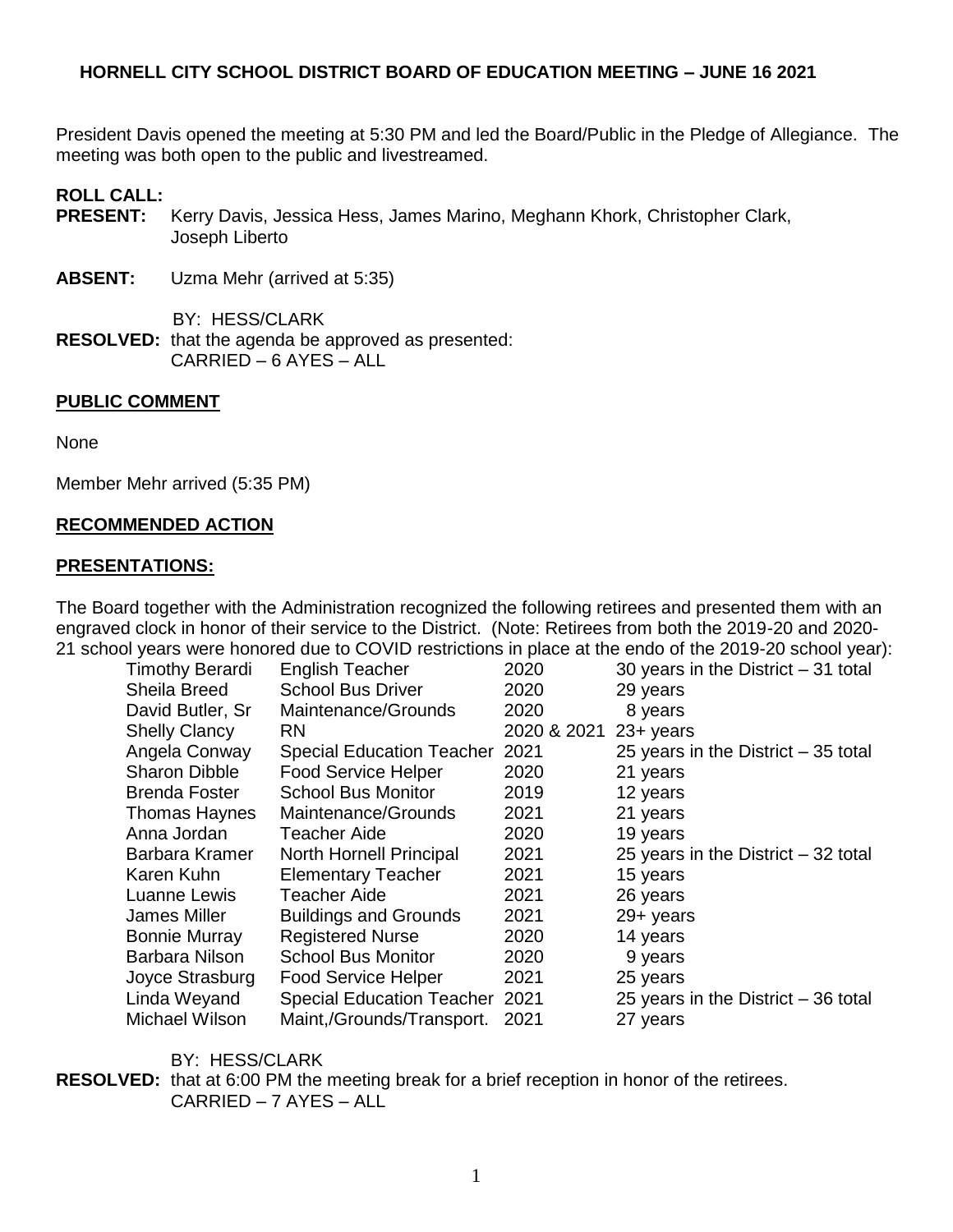BY: HESS/MEHR **RESOLVED:** that at 6:14 PM the meeting reconvene. CARRIED – 7 AYES – ALL

District Clerk administered the "Oath of Office" to newly elected Board Member, Joseph Liberto.

## **REPORTS:**

**Construction Report:** None

**Celebrating Success:** Celebrated retirees

## **Superintendent's Report**

## **Superintendent Palotti:**

- Reported on NYS's evolving plans for graduation expecting more information to come later this week. It is looking like we will be able to hold a more traditional outdoor graduation this year,
- shared a slide show on various aspects pertaining to the Federal COVID stimulus money and how it affects the District

## **ROUTINE ITEMS**

BY: HESS/MEHR

**RESOLVED:** that, upon the recommendation of Superintendent Palotti to approves/accepts the following Consent Agenda items:

- Approves of the minutes for the meetings of May 4 and 18, 2021.
- Acceptance of the Treasurer's Reports of April 30 and May 31, 2021.
- Acceptance of the GF Budget Transfer Reports of April 30 and May 31, 2021.
- Acceptance of the Appropriations Reports of April 30 and May 31, 2021.
- Acceptance of the Revenue Report of April 30 and May 31, 2021.
- Acceptance of the Fed Budget Transfer Reports of April 30
- Acceptance of the Warrant Reports of April 30 and May 31, 2021
- The Board has no objections to the recommendations of the Committee on Special Education and approves the authorization of funds to implement the special education program s and services consistent with such recommendations for the meetings of May 5, 10, 12, 14, 18, 19 and 26, 2021 and June 2, 9 and 11, 2021. The CPSE meetings of May 5, 18, 21 and 26, 2021 and June 2, 9 and 11, 2021 and the 504 meetings of May 12, 13 and 18, 2021 and June 2, 2021.

CARRIED – 7 AYES – ALL

## **OLD BUSINESS**

None

#### **NEW BUSINESS**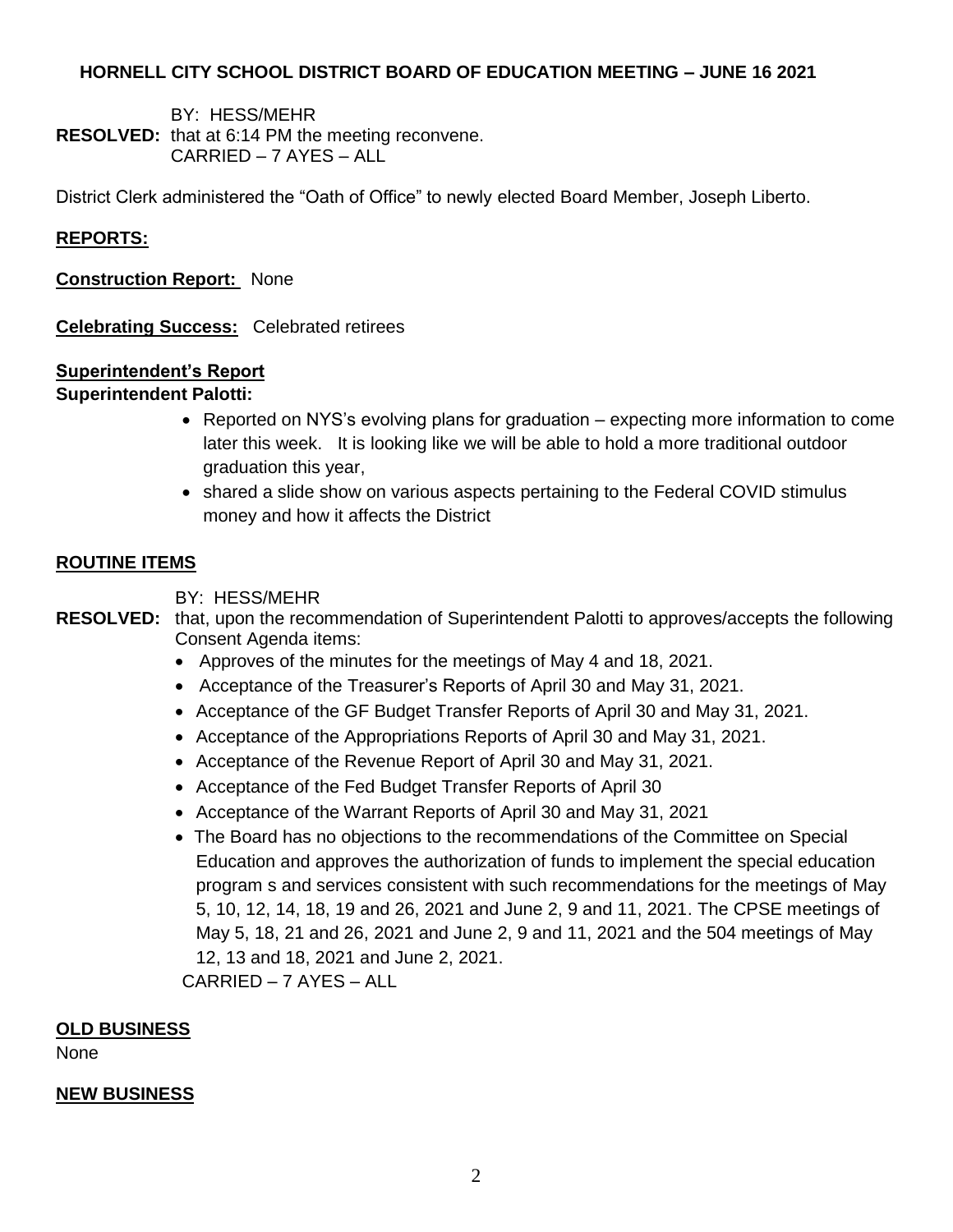# **POLICY/PROCEDURE**

The Board had a first reading of the Family Medical Leave Act Policy # 6551.

BY: HESS/MEHR

**RESOLVED:** that, agenda items F.1. a. through F.3.j. be grouped together for one action. CARRIED – 7 AYES – ALL

BY: HESS/MEHR

**RESOLVED:** that, upon the recommendation of Superintendent Palotti, the Board:

## **POLICY/PROCEDURE (cont.)**

- authorizes Patrick Flaitz to dispose of the Intermediate School Library books on the lists dated June 1 and 9, 2021
- authorizes Patrick Flaitz to dispose of the technology items on the list dated June 7, 2021.
- approves the proposed new textbooks as follows:

Social Media Marketing ISBN: 978-626893-42-9

Professionalism, Skills for Workplace Success ISBN: 978-0-133868944

## **FINANCE**

- approves the service agreement with Great Expectations to provide Physical, Occupational and Speech Therapy services for the 12:1:2 Pre K classroom effective June 17, 2021 through June 30, 2022.
- approves the agreements with Management Advisory Group of NY, Inc. for the 2021/22 school year for STAC Services and Medicaid Services and Tuition Billing.
- approves the contract with Turning Point to provide ABA Consultation Services for the 2021/22 school year.
- approves the renewal of the contract with Steuben County to provide transportation to Special Education Pre-school student for the term of July 1, 2021 – June 30, 2022.
- approves the renewal of the contract with Steuben County to provide evaluation and related services for Pre-school student for the term of July 1, 2021 – June 30, 2022.
- approves the GST BOCES Services for the 2020-21 school year on the AS-& list dated May 29, 2020.
- approves the proposal from Pupil Transportation Safety Institute (PTSI) to provide a Transportation Safe Zone Study.
- WHEREAS, the Board of Education (the "Board") of the City School District of the City of Hornell (the "District") has determined that it is in the best interests of the District to close Bryant Elementary School at the end of the 2020-2021 school year; and WHEREAS, the Board has approved the sale of Bryant Elementary School to Park Grove Acquisition, LLC (the "Purchaser") for a purchase price of \$500,000.00, as memorialized in a Contract of Sale with an Effective Date of December 23, 2020 (the "Contract"); and WHEREAS, the Purchaser has requested an extension of time with regard to the Inspection Period (as defined in the Contract), as memorialized in a certain First Amendment to Contract with an Effective Date of April 22, 2021 (the "Amendment"); NOW THEREFORE, BE IT RESOLVED, by the Board, upon recommendation of the Superintendent of Schools, as follows:

(1) The Contract and the Amendment are approved in the form presented to the Board, subject to the conditions set forth in the Contract and Amendment.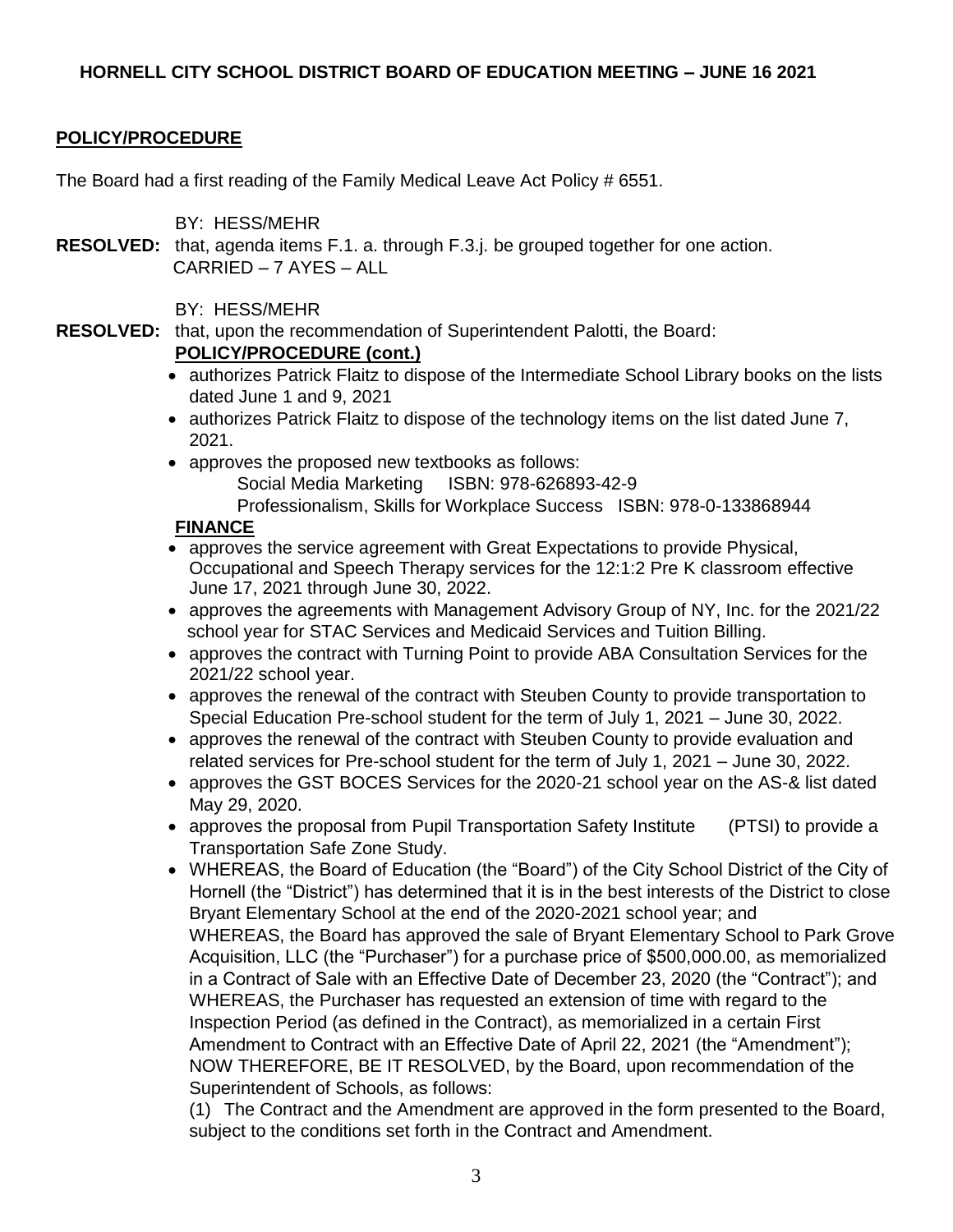- (2) The Superintendent of Schools is authorized and directed to execute and deliver the Contract, the Amendment and related transactional documents in substantially the form presented to the Board (with such non-material amendments, additions or alterations as may be determined appropriate by the District's legal counsel). The Superintendent of Schools' execution and delivery of any such documents prior to the date hereof is hereby ratified, approved and adopted.
- (3) The Superintendent of Schools and other appropriate District officials are authorized and directed, working in tandem with the District's legal counsel, to undertake all actions reasonably necessary and appropriate to allow for the District's performance of the Contract and the Amendment. Any such actions taken prior to the date hereof are hereby ratified, approved and adopted.
- approves the contract with LaBella Associates for Pre-Referendum Services.

# **PERSONNEL**

- approves the request for an unpaid leave of Rebekah Fletcher beginning on June 21 through June 24, 2021.
- approves the permanent appointment of James Boone as School Bus Driver effective December 3, 2020.
- approves the following Summer Maintenance Worker appointments (to be used immediately if needed and regularly beginning on June 28, 2021 at the rates stated on the current rate schedule):

Jeff Bacon – NOC Support Mark Kelly Christine Smith Quincey Daily (Student Worker) Alexander Lockwood (Student Worker)

- approves the separation agreement with employee #1704.
- approves the following additional, conditional appointments for the Extended School Year program to be paid at the rate as noted per their applicable contracts. All appointments are conditional upon enrollment in programs:

## **Aides/Paraprofessionals:**

Jennifer Sauerbier Kaleigh Burritt Sarah Horton (sub) Sophia Carretto (sub) **Support Services (ESY)** Aryn Bailey – Counselor

- approves the request for an unpaid leave of absence under the FMLA of Jolynne Burritt beginning on May 24, 2021 through May 28, 2021.
- approves the request for an unpaid leave of absence under the FMLA of Alexandra Keeley beginning on June 4, 2021 through June 30, 2021.
- accepts the resignation of Conor Lynch as Special Education Teacher effective June 25, 2021.
- accepts the resignation of Colleen Hayes as Special Education Teacher effective June 30, 2021.
- accepts the resignation of Jamie Kellogg as Art Teacher effective June 30, 2021. CARRIED – 7 AYES – ALL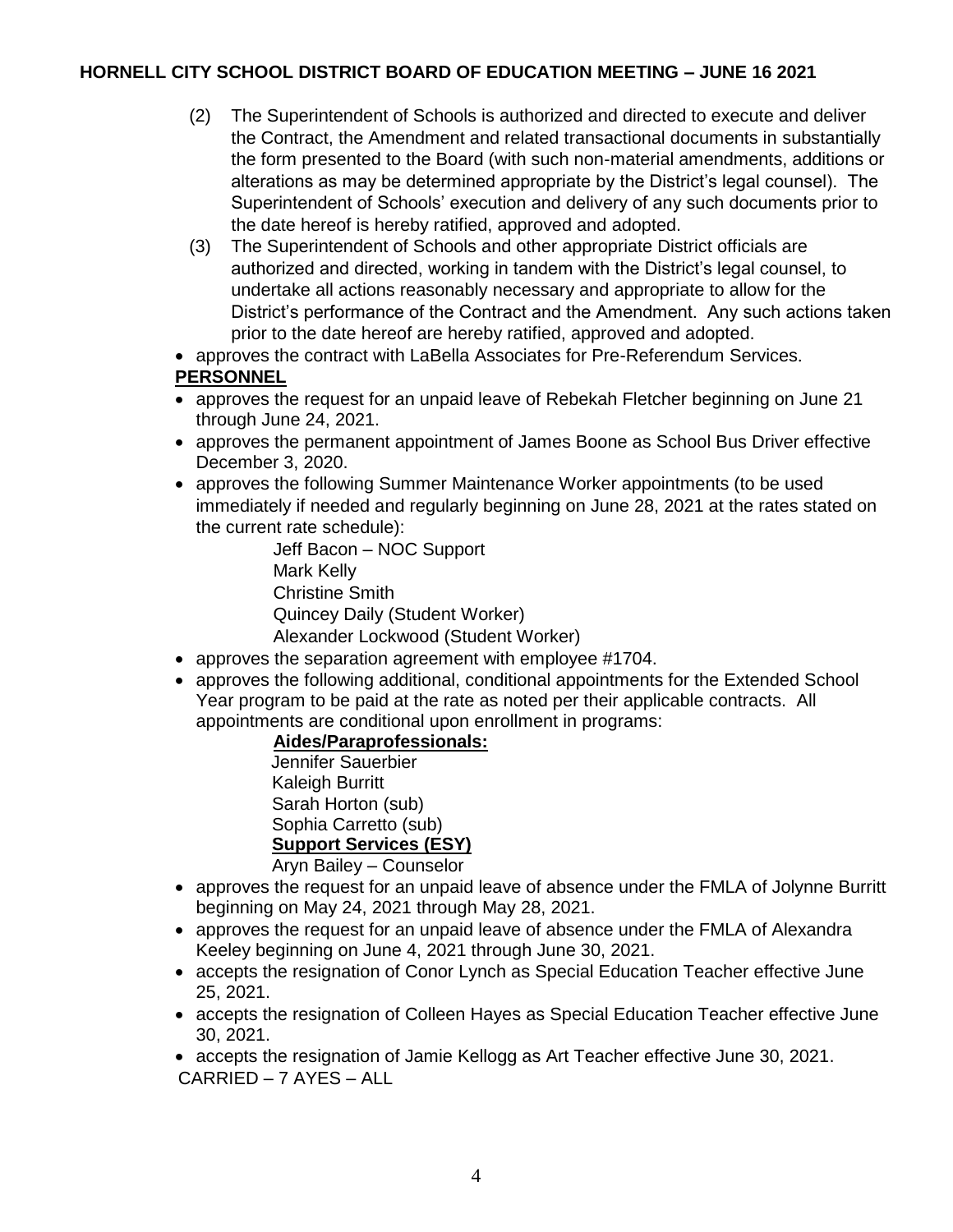## BY: HESS/MEHR

**RESOLVED:** that, upon the recommendation of Superintendent Palotti, the Board accepts the resignation for the purpose of retirement of Linda Weyand as Special Education Teacher effective June 30, 2021. (25 years of service in the District – 36 years in education). CARRIED – 7 AYES – ALL

The Board congratulated Linda on her retirement and thanked her for her many years of dedicated service to the District.

#### BY: HESS/MEHR

**RESOLVED:** that, upon the recommendation of Superintendent Palotti, the Board accepts the resignation for the purpose of retirement of Shelly Clancy as Registered Nurse effective June 30, 2021. (24 years of service).

CARRIED – 7 AYES – ALL

The Board congratulated Shelly on her retirement and thanked her for her many years of dedicated service to the District and expressed their appreciation for her delaying her retirement to assist one additional year due to COVID.

## BY: HESS/MEHR

**RESOLVED:** that, upon the recommendation of Superintendent Palotti, the Board approves the four year probationary appointment of Rachel Snyder as Special Education Teacher, effective September 1, 2021 at a starting salary as defined in the HEA Contract. Rachel is also hereby approved to work with her team on an hourly time sheet basis over the summer when requested by her building principal. Eligibility for tenure at the end of the probationary period is dependent on the employee receiving APPR ratings of H or E in 3 of the 4 preceding years (and no I rating in the final year). (BS in Unified Childhood/Special Education from Keuka College. MS in Literacy B-6 from Keuka College. NYS Professional Certifications in Early Childhood B-2, Childhood 1-6, SWD 1-6, and Literacy B-6) CARRIED – 7 AYES – ALL

The Board congratulated Rachel on her appointment and welcomed her to the District.

## BY: HESS/MEHR

**RESOLVED:** that, upon the recommendation of Superintendent Palotti, the Board approves the four year conditional/probationary appointment of Alivia Watt as Special Education Teacher, effective September 1, 2021 at a starting salary as defined in the HEA Contract. This appointment is conditional upon Alivia receiving her NYS Certification in Childhood Education 1-6. Alivia is also hereby approved to work with her team on an hourly time sheet basis over the summer when requested by her building principal. Eligibility for tenure at the end of the probationary period is dependent on the employee receiving APPR ratings of H or E in 3 of the 4 preceding years (and no I rating in the final year). (BS In Childhood Education 1-6 and Special Education 1-6 from Keuka College (May 2021). Anticipated NYS Initial Certifications in Childhood Education 1-6 and Special Education 1-6 – July 2021).

#### CARRIED – 7 AYES – ALL

The Board congratulated Alivia on her appointment and welcomed her to the District.

#### BY: HESS/MEHR

**RESOLVED:** that, upon the recommendation of Superintendent Palotti, the Board approves the four year probationary appointment of Kelcy Beckstrom as Art Teacher, effective September 1, 2021 at a starting salary as defined in the HEA Contract. Kelcy is also hereby approved to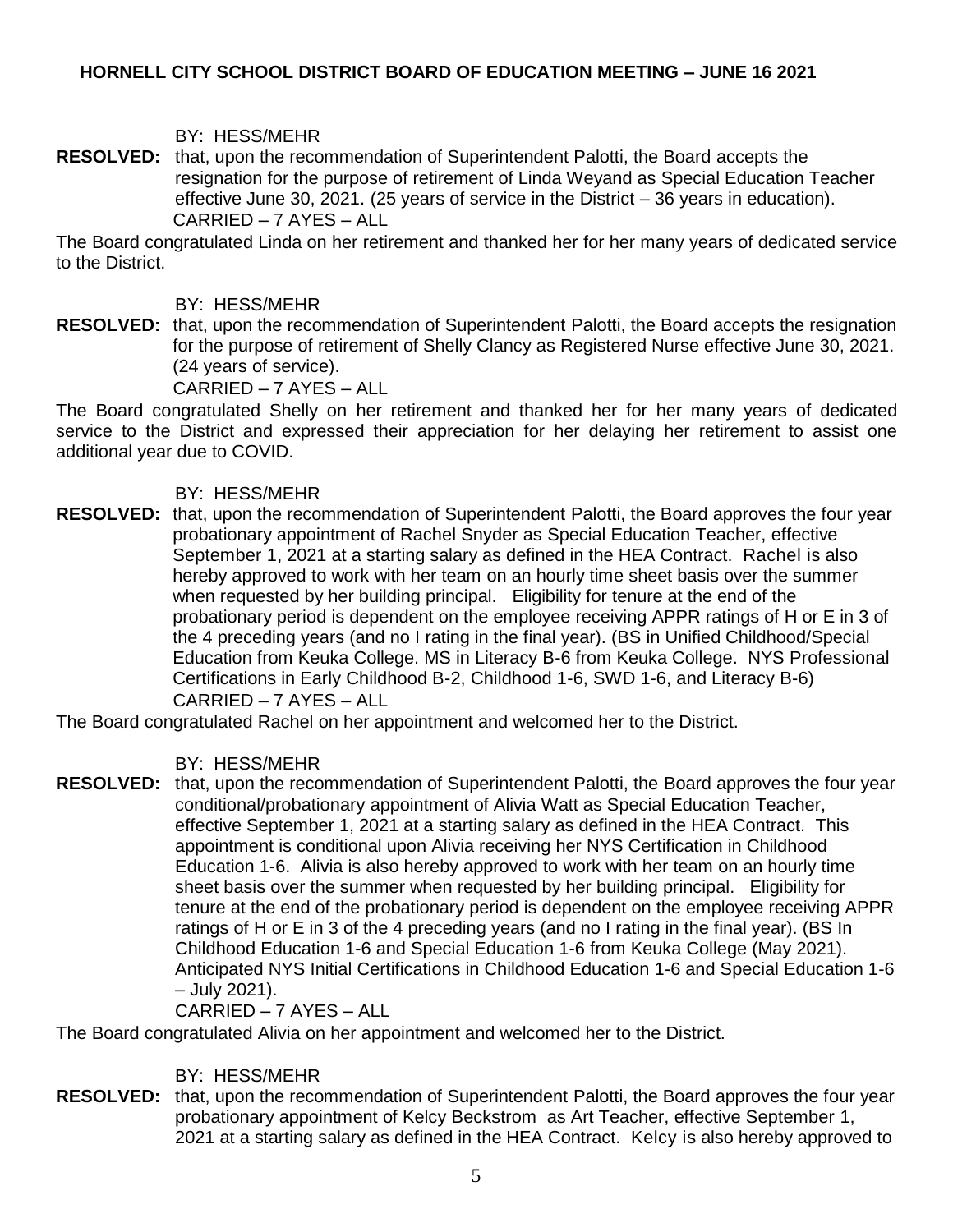work with her team on an hourly time sheet basis over the summer when requested by her building principal. Eligibility for tenure at the end of the probationary period is dependent on the employee receiving APPR ratings of H or E in 3 of the 4 preceding years (and no I rating in the final year). (BFA in Art and Design from Alfred University. NYS Initial Certification in Visual Arts).

CARRIED – 7 AYES – ALL

The Board congratulated Kelcy on her appointment and welcomed her to the District.

- BY: HESS/MEHR
- **RESOLVED:** that, upon the recommendation of Superintendent Palotti, the Board approves the three year probationary appointment of Sarah Dickson as Special Education Teacher, effective September 1, 2021 at a starting salary as defined in the HEA Contract. Sarah is also hereby approved to work with her team on an hourly time sheet basis over the summer when requested by her building principal. Eligibility for tenure at the end of the probationary period is dependent on the employee receiving APPR ratings of H or E in 3 of the 4 preceding years (and no I rating in the final year). (AS in General Sciences from CCC, BS in K-6 General Education and Special Education from Keuka College and Masters of Assessment, Integration and Instruction from Walden University. NYS Professional Certifications in Childhood Education 1-6 and SWD 1-6). CARRIED – 7 AYES – ALL

The Board congratulated Sarah on her appointment and welcomed her to the District.

BY: HESS/MEHR

**RESOLVED:** that, upon the recommendation of Superintendent Palotti, the Board approves the four year probationary appointment of Marnie Baker as Special Education Teacher, effective September 1, 2021 at a starting salary as defined in the HEA Contract. Marnie is also hereby approved to work with her team on an hourly time sheet basis over the summer when requested by her building principal. Eligibility for tenure at the end of the probationary period is dependent on the employee receiving APPR ratings of H or E in 3 of the 4 preceding years (and no I rating in the final year). (BA in English/Secondary Certification from SUNY Geneseo, MS in Adolescent Special Education from SUNY Buffalo. NYS Professional Certifications in Childhood Education 1-6, SWD 1-6, SWD 7-12 and English 7-12).

CARRIED – 7 AYES – ALL

The Board congratulated Marnie on her appointment and welcomed her to the District.

BY: HESS/MEHR

**RESOLVED:** that, upon the recommendation of Superintendent Palotti, the Board approves the 26 week probationary appointment of Kelsey Gray as Registered Nurse / School Nurse effective September 1, 2021 at a starting salary as specified in the HEA Contract, Kelsey is also hereby approved to work with her team on an hourly time sheet basis over the summer when requested. (10 months, HEA Contract). CARRIED – 7 AYES – ALL

The Board congratulated Kelsey on her appointment and welcomed her to the District.

BY: HESS/MEHR

**RESOLVED:** that, upon the recommendation of Superintendent Palotti, the Board approves the appointment of Juliana Smith at Acting Principal of the Hornell Intermediate School for the 2021/22 school year. (12 months, no change in tenure area). CARRIED – 7 AYES – ALL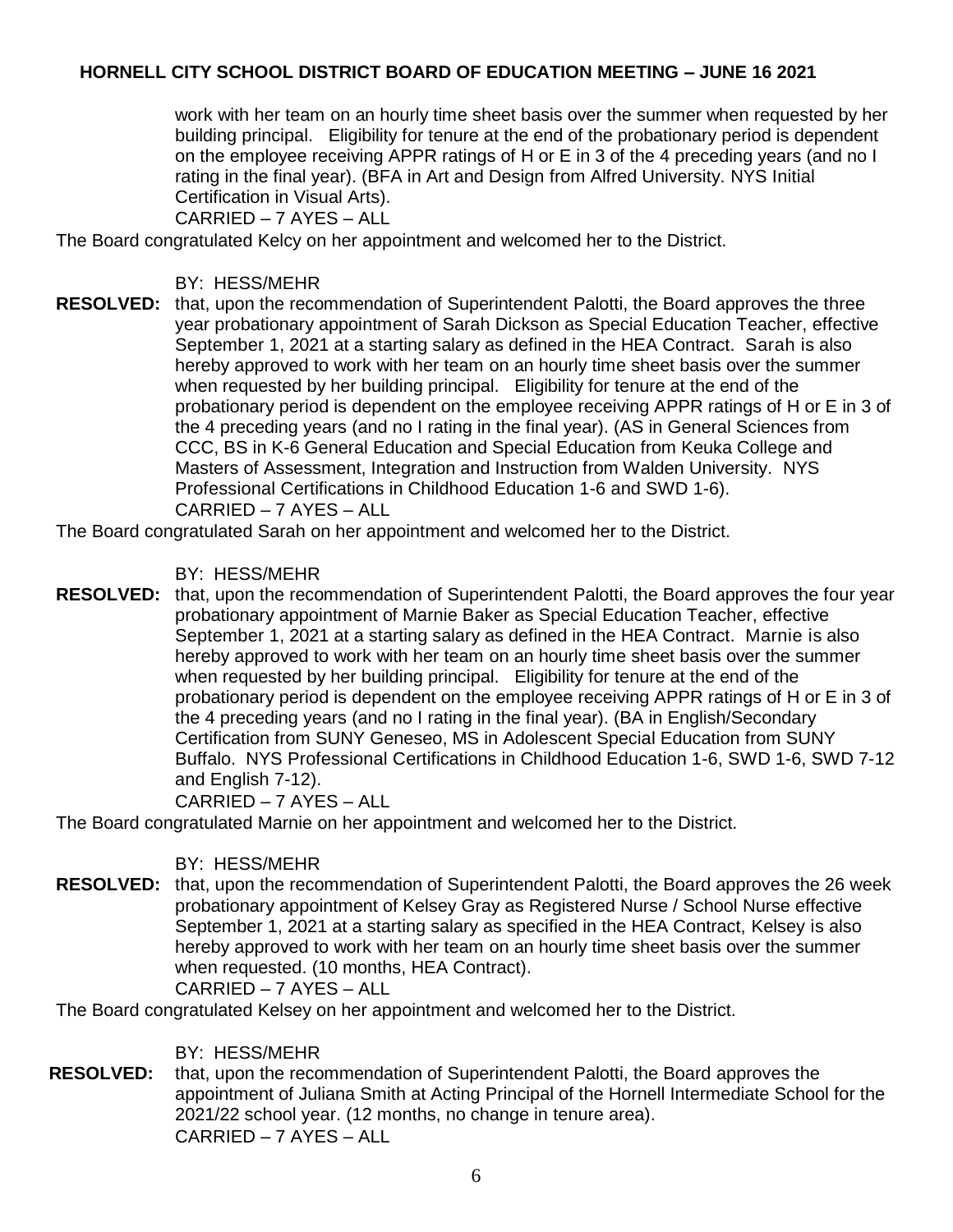BY: HESS/MEHR

**RESOLVED:** that, upon the recommendation of Superintendent Palotti, the Board approves the MOU with both the HEA and HPDG units pertaining to a Dean of Students position for the 2021-22 school year. CARRIED – 7 AYES – ALL

BY: HESS/MEHR

**RESOLVED:** that, upon the recommendation of Superintendent Palotti, the Board approves the appointment of Eileen Marino as a Teacher on Special Assignment (TOSA) as Dean of Students for the 2021/22 school year. CARRIED – 6 AYES – 1 ABSTENTION (MARINO)

BY: HESS/MEHR

**RESOLVED:** that, agenda items F.3.v. through F.3. aa. be grouped together for one action. CARRIED – 7 AYES – ALL

BY: HESS/MEHR

- **RESOLVED:** that, upon the recommendation of Superintendent Palotti, the Board:
	- approves the extensions of the following MOUs with HEA due to the previously approved extension of the HEA Contract through the 2021/22 school year:
		- Coaching Positions Department Coordinators Licensed Master Social Workers
		- Social Workers Summer Pay Drumline Intermediate School Select Choir and HS Jazz Choir
		- Teacher Mentors
	- approves the MOU with HEA regarding collaboration.
	- approve the MOU with HPDG pertaining to a pay adjustment for Juliana Smith for the 2021-22 school year.
	- approves the MOU with HPDG pertaining to a pay adjustment for Katherine Clark, School Psychologist and Sean Gaffney, Principal of North Hornell School,
	- authorizes Superintendent Jeremy Palotti to enter into individual contracts for the term of July 1, 2021 – June 30. 2024 (\*June 30, 2025 for two who will be retiring within that year):

| <b>Head Custodian</b>                                   |
|---------------------------------------------------------|
| Ashlen Arias-Baird - Senior Typist (HS Guidance Office) |
| <b>Typist (District Office)</b>                         |
| Clerk (AP Office)                                       |
| Senior Typist (HS Main Office)                          |
| Treasurer                                               |
| Senior Typist (NH Office)                               |
| <b>Head Custodian</b>                                   |
| Sec. to the Superintendent/District Clerk               |
| <b>School Business Official</b>                         |
|                                                         |